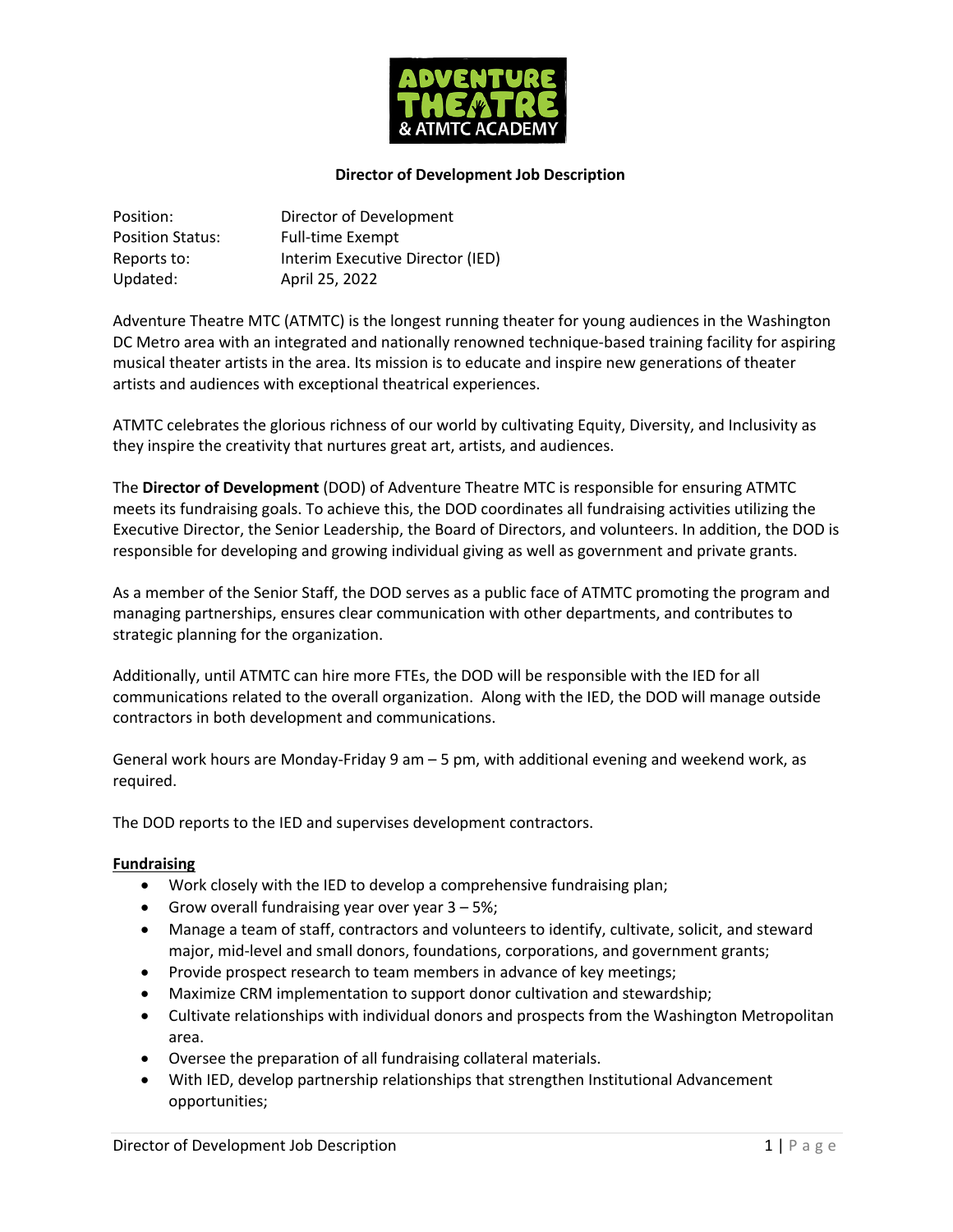

- Hire and supervise the full-time development positions in the future (Major gifts officer and grants manager positions on contract now).
- Serve as an ambassador of ATMTC at public events including but not limited to symposia, networking events, conferences, and workshops.

# **Special Events**

- Manage special events to ensure an exceptional guest experience within budget and with a focus on cultivation and stewardship.
- Plan and execute annual Gala.
- Coordinate donor experiences at First Rehearsals, and VIP Openings.
- Plan and execute additional special events as needed.

### **Communications**

- Help IED create and manage brand communications for the organization.
- Create any communications materials related to development.
- Manage contracted graphic designer.
- Manage with the IED our outside communications vendor.

### **Required Qualifications**

- History of progressively responsible experience driving fundraising results and leading a team in setting and meeting financial goals.
- Proven success in asking for and closing major gifts, and building and maintaining long-term relationships with individuals and foundations.
- Strong management skills, marked by a collaborative leadership style, a desire to innovate, and the ability to motivate, develop, lead, and manage the performance of a multi-disciplinary team.
- Experience conceiving and implementing fundraising initiatives, using proactive analysis and analytics to set strategy, and planning and delivering on financial goals.
- Staff management responsibility for a department and/or professional staff, including recruitment, retention, professional development, establishment of clear directions and "stretch" objectives.
- Exceptional written, verbal, interpersonal, and presentation skills, including the ability to articulately, persuasively, and effectively communicate with varied audiences.
- Understanding of best practices of fundraising and non-profit management, and knowledge of current and evolving trends in philanthropy, including major gifts, planned giving, and fundraising campaigns.
- Experience working across departments/teams to engage, solicit, and steward donors.
- Experience using technology and applications such as Zoom, Microsoft Word, Excel, Testitura, etc.

### **Physical Requirements**

• Prolonged periods of sitting at a desk and working on a computer, ability to physically travel and meet in-person with donors and prospects, ability to help set up and attend public events and functions. Reasonable accommodations may be made to enable individuals with disabilities to perform the essential functions.